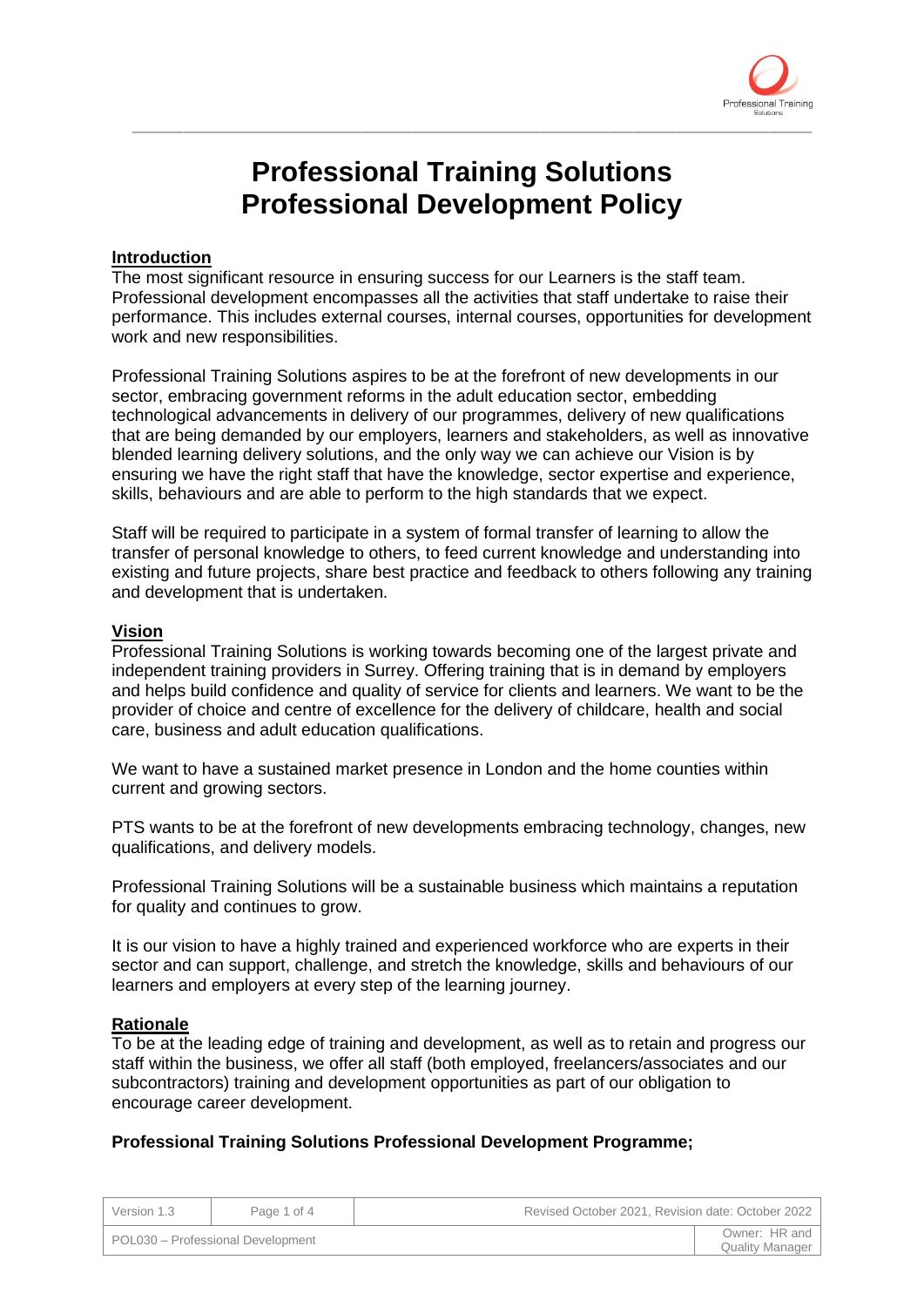

1. Our programme will be developed and administered by HR and the Quality Manager and overseen by the Director of Operations.

\_\_\_\_\_\_\_\_\_\_\_\_\_\_\_\_\_\_\_\_\_\_\_\_\_\_\_\_\_\_\_\_\_\_\_\_\_\_\_\_\_\_\_\_\_\_\_\_\_\_\_\_\_\_\_\_\_\_\_\_\_\_\_\_\_\_\_\_\_\_\_\_\_\_\_\_\_\_\_\_

- 2. The programme will extend to all staff at Professional Training Solutions, including freelancers and associates and also for our subcontractors and partners.
- 3. Professional Development at Professional Training is broken down into six aspects:
	- **a.** Induction into Professional Training Solutions.
	- **b.** Training for the job.
	- **c.** Internal Professional Development Sessions.
	- **d.** Improvement of Teaching and Training knowledge, skills and performance, including Peer Mentoring.
	- **e.** Continued vocational training and experience in the relevant sector.
	- **f.** Professional development for career progression.
	- **g.** Staff Meetings and Annual Company Day.
- 4. Professional Development needs will be identified through clearly definable outcomes through targets arising from:
	- **a.** Observations of Teaching and Learning
	- **b.** The Quality Improvement Plan
	- **c.** Personal Development Plan as part of our Performance Management Process.
	- **d.** Feedback from Learners and Employers.
	- **e.** The individual member of staff identifying a training need
- 5. Where possible professional development activities will be accredited.
- 6. The negotiated delegation of responsibilities represents an important opportunity for the professional development of staff.
- 7. Where appropriate professional development will be delivered internally and draw upon the expertise of the staff team.
- 8. Further education and higher education courses will be eligible for financial support for all staff and will be approved at Board level.
- 9. For external/accredited courses which have been a cost to PTS, all Staff/Freelancers/Associates are required to sign a Training Agreement that sets out the terms and conditions for paying for training, which stipulates on a sliding scale the cost of the training that will be required to be paid back in the event of the employee/freelancer/associate leaving within a certain period of time.
- 10.If a member of staff intends to leave, his/her resignation will render any professional development assigned to that individual to be cancelled or delegated to another member of staff. This is to ensure that the benefits gained from such training are embedded within the relevant areas of the company.
- 11.Professional Training Solutions wishes to support all staff including Freelancers/Associates. Freelance/Associate staff can apply for financial support for further education and higher education courses, and on a case-by-case basis the Board will approve a contribution of up to 50% of the fees dependent on the impact it will have on their delivery and the caseloads that they have.

## **Professional Development – Staff Responsibilities:**

All Staff are responsible for:

- 1. It is the responsibility of all staff to plan and manage their own career development using the PTS CPD record provided to them. CPD Log PTS - [Year 2021-2022.docx](https://protrains.sharepoint.com/:w:/r/_layouts/15/Doc.aspx?sourcedoc=%7BBBE67C90-4230-4EAC-AF04-6E3FD598E438%7D&file=CPD%20Log%20PTS%20-%20Year%202021-2022.docx&action=default&mobileredirect=true)  [\(sharepoint.com\)](https://protrains.sharepoint.com/:w:/r/_layouts/15/Doc.aspx?sourcedoc=%7BBBE67C90-4230-4EAC-AF04-6E3FD598E438%7D&file=CPD%20Log%20PTS%20-%20Year%202021-2022.docx&action=default&mobileredirect=true)
- 2. The Performance Management process provides staff with an opportunity to discuss their career development and identify areas that they wish to be professionally developed in.

| Version 1.3                         | Page 2 of 4 | Revised October 2021, Revision date: October 2022 |                                         |
|-------------------------------------|-------------|---------------------------------------------------|-----------------------------------------|
| l POL030 – Professional Development |             |                                                   | Owner: HR and<br><b>Quality Manager</b> |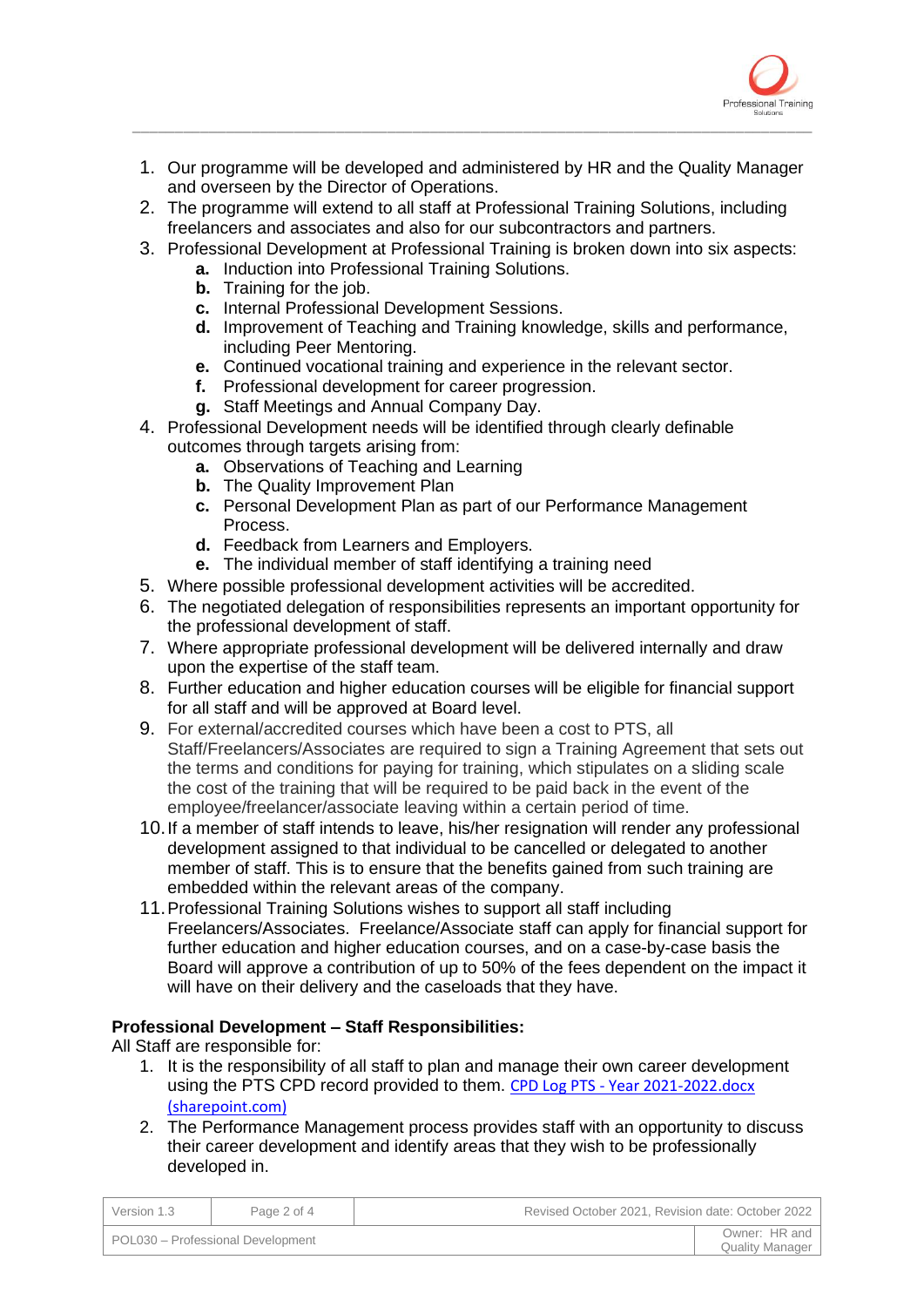

3. Every individual member of staff is responsible for maintaining a record of the Professional Development (PD) that they have undertaken and ensure this is sent to the Quality Manager and Programme Manager monthly, to be audited and used in the performance management process. Any supporting certificates and evidence are to be scanned and sent with the CPD record.

\_\_\_\_\_\_\_\_\_\_\_\_\_\_\_\_\_\_\_\_\_\_\_\_\_\_\_\_\_\_\_\_\_\_\_\_\_\_\_\_\_\_\_\_\_\_\_\_\_\_\_\_\_\_\_\_\_\_\_\_\_\_\_\_\_\_\_\_\_\_\_\_\_\_\_\_\_\_\_\_

- 4. Annually staff agree their KPIs and Targets and will identify what training and support they will require to achieve their targets. They will agree their Professional Development Plan with their line manager, and this will be reviewed at monthly 1:1s and Quarterly Reviews.
- 5. Once an appropriate PD activity has been identified teaching staff must complete a Training Request form, which must be signed and agreed by their Line Manager
- 6. Having undertaken the PD activity a 'Professional Development Evaluation' form should be completed and returned through their line manager to HR.
- 7. Staff must identify how effective they believe the PD activity was in enabling them to achieve the Improvement Target.
- 8. When attending an external PD course staff are expected to keep any expenses relating to the course to a minimum and to complete an expenses claim form and return it with their monthly expenses claim to their Line Manager. Staff may only travel 2nd class.

## **Professional Development – Line Manager Responsibilities:**

All line managers are responsible for:

- 1. Assisting staff in identifying their PD needs in relation to their jobs.
- 2. Ensuring that PD needs arising out of Improvement Targets are identified in the Improvement Plan.
- 3. Monitoring that aspect of the Improvement Plan that relates to their specific responsibilities.
- 4. Evaluating the effectiveness of PD in supporting Improvement Targets.
- 5. Supporting the Senior Team and HR in organising PD activities relating to their area of responsibility

## **Professional Development – Quality Manager Responsibilities:**

The Quality Manager is responsible for:

- 1. Developing and administering, in partnership with HR, a robust and enriching Professional Development Process
- 2. Ensuring that PD needs are identified alongside Improvement Targets in the Quality Improvement Plan (QIP).
- 3. Working with The Operations Director to prioritise PD needs to ensure that the limited PD budget is applied to the greatest effect.
- 4. Prioritise development of unqualified staff to ensure minimum qualification requirements are met in a timely manner upon starting a role.
- 5. Communicating the details of the PD Plan to the Operations director for approval.
- 6. Working with HR and Operations Manager to organise all PD undertaken during Internal Development Days.
- 7. Assisting staff in identifying the most efficient and cost-effective method of achieving PD.
- 8. Communicating the PD plan with all staff and providing training on the standard required and implementing the company Vision.
- 9. Auditing CPD records of activity each month for quality and competence to carryout job role. Sending these records to HR for upload on to staff HR portal.
- 10. Providing data and information to HR where needed so they can report to the operations Manager on the PD Plan and all PD undertaken in the Academy.

| Version 1.3                       | Page 3 of 4 | Revised October 2021, Revision date: October 2022 |                                         |
|-----------------------------------|-------------|---------------------------------------------------|-----------------------------------------|
| POL030 - Professional Development |             |                                                   | Owner: HR and<br><b>Quality Manager</b> |